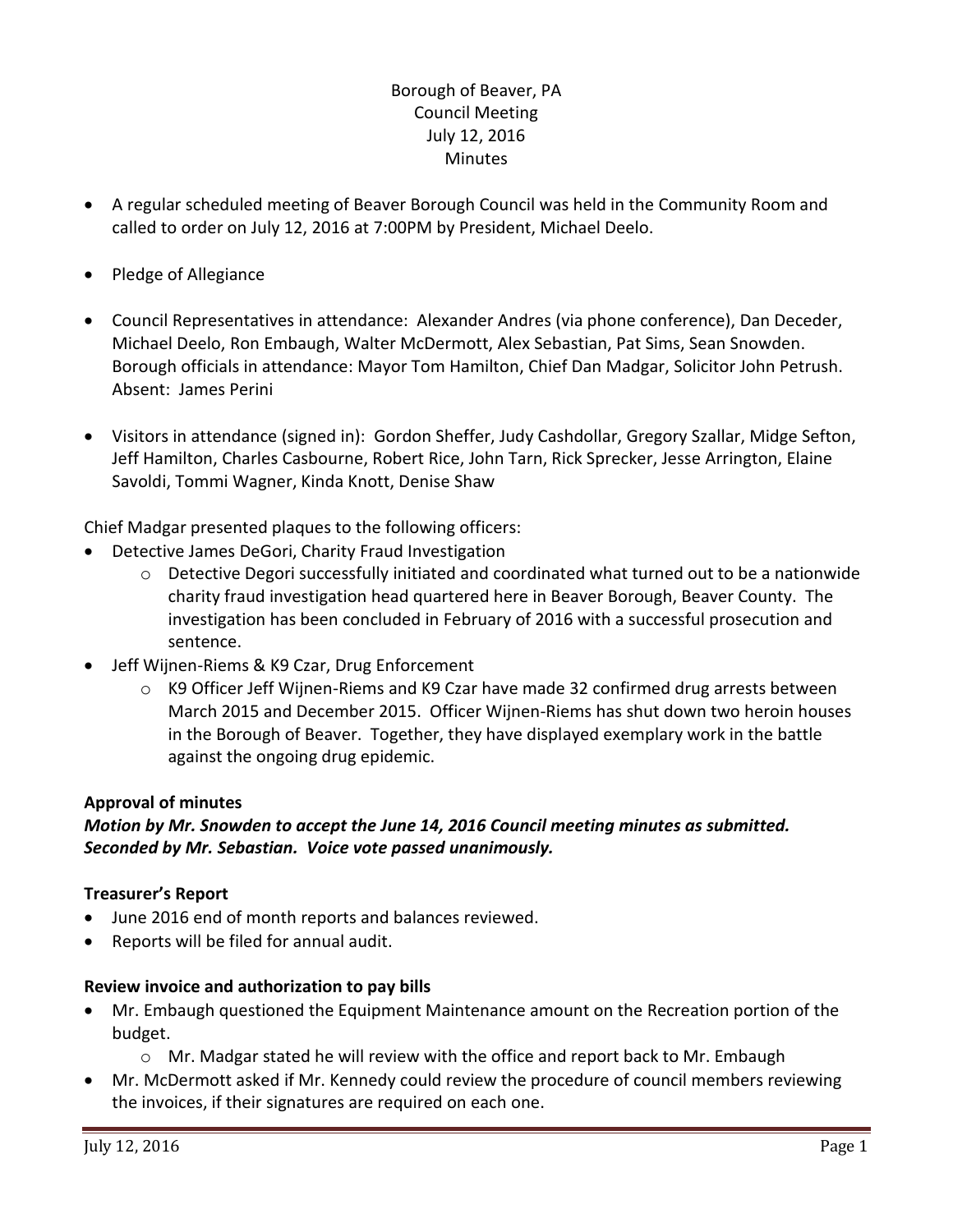- $\circ$  Mr. Madgar stated he will discuss with Mr. Kennedy and report back to council.
- Mr. Madgar confirmed the invoice that was in question last month by Mr. Embaugh from Rick Granati.
	- $\circ$  Price to paint the borough building was \$11,500 not \$17, 500 which was covered by the insurance claim.

# *Motion by Mr. McDermott to authorize and pay submitted invoices for the Borough. Seconded by Mr. Embaugh. Voice vote passed unanimously.*

## **Public Participation –**

- Linda Nott, 1230 Second Street Alley by her home needs repaired. Parallel to Second and Corporation Streets and Buffalo and Orchard Streets.
	- o Mr. Madgar stated he will have this looked into and repaired.
- $\bullet$  Judy Cashdollar, 899 7<sup>th</sup> Street Concerned with council's actions to protect the town residents from the recent test results regarding the Shell Plant soil test. Zinc, Cadmium and Lead results. Specifically the levels of cadmium, some tests results were between one and four pounds per acre.
	- o Mr. Deelo stated all safety measures are being monitored by the Environmental Protection Agency (EPA) and Department of Environmental Protection (DEP) including a method of encapsulation (adding new soil on top of existing soil).
- Elaine Savoldi, 414 Fair Avenue Questioned status of 418 Fair Avenue
	- o Mr. Petrush stated he cannot get into details since the case in moving ahead towards a court trial.
- Midge Sefton, 1360 River Road Thanked Police Chief, Officers along with Mayor Hamilton for their assistance regarding a parking issue during the fireworks on July 2, 2016.
- Arlene Tarn/650 River Road, Tommi Wagner/230 Beaver Street, John Tarn/300 6<sup>th</sup> Street #7 and Denise Shaw/1550 River Road all expressed their concern and disapproval of Waffles, INCaffeinated (Waffles Inc.) being allowed to sell beer in a dry town.
	- o Mrs. Tarn read the following and requested the letter be added to the minutes:
		- Good evening I am Arlene Tarn, 650 River Road Beaver, PA. I am here as a lifelong resident of Beaver, property owner, numerous residential and commercial as well as an owner of a family business which has been in Beaver for over 78 years. I am extremely concerned with someone coming into our "dry town" trying to find a way to sell beer. Long after this establishment leaves town, the ramifications of this will still be felt. Past councils have kept our town dry since 1934 for a reason! Look at property values and downtowns of all the surrounding "wet towns". Council must pursue looking into this for Beaver residents and property owners, before it is too late. Find out what permit was given, to whom, for what address and what loophole they think that they found. Have you seen the license? Pandora's Box has just been opened and there are many chopping at the bits to sell liquors and beer in Beaver. Action must be taken before it is too late!
- Solicitor Petrush provided the following information:
	- o Pertinent portion of Section 4-431 of the Pennsylvania Liquor Code entitled "Malt and brewed beverages manufacturers', distributors'' and importing distributors' licenses": The board shall issue to a holder of a manufacturer's license no more than two storage licenses per manufacturer to cover storage facilities separate from the location of the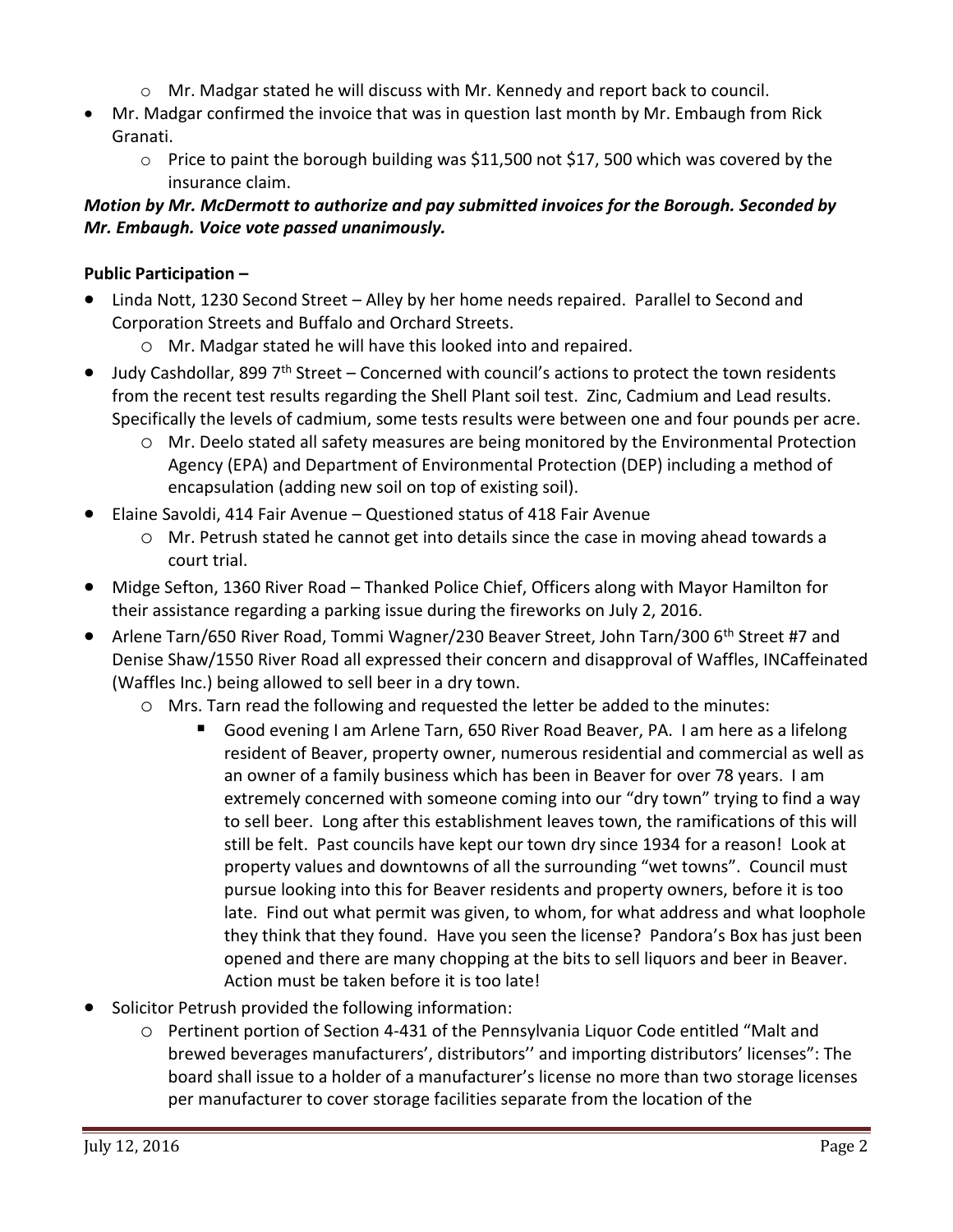manufacturing facility. A manufacturer may use its storage facilities to receive, store, repackage, sell and distribute malt or brewed beverages in the same manner as it can at its place of manufacture. A separate written application must be filed to acquire storage licenses, and the board is empowered to establish what information must be provided on that application.

- o The borough cannot overrule the liquor code. May be able to regulate by local ordinances certain aspects of the business once council requests him to do so.
- Attorney Gregory Szallar, representing Beaver Brewing Company (License holder) and Waffles Inc. (Management company operating food and beverage service) provided the following information:
	- o A Brewery License holder may also sell beer at its storage locations with the same requirements and restriction of the licensed premises.
	- o The Brewery License holder must have seating for at least 10 patrons, and make food available (potato chips, pretzels). A Brewery License holder is free to offer more food items than the minimum listed in the regulation.
	- o The Brewery License holder may only sell its own beer from 10:00AM until midnight. Initially, Waffles Inc. will sell 3 days a week 4:00PM to 9:00PM. However, the hours may change in the future. They have also set limits of a 3 beer max (1 pint each) and 1 pint allowed as a carry out in a growler.
	- o Beaver is still a dry community until the residents vote otherwise.
		- Section 472 of the Liquor Code provides a local option regarding the ability of the electorate of a municipality to vote on the issue of allowing the placement of a licensed premises to sell liquor, including wine, as well as malt or brewed beverages within the particular municipality. However, this section does not provide such local option regarding Brewery Licenses.
- Mr. Deelo stated Council has common objectives to get this resolved the right way. He read part of the letter from the Pennsylvania Liquor Control Board (LCB) dated April 26, 2016: "Further, it was noted in our investigators report that the proposed premises is located in a dry municipality. Approval of this application in no way supersedes the municipal zoning or variance requirement. Approval will not be withheld, but if you do not receive the required variance, you cannot operate the licensed business at the approved location and the license must be surrendered to the Board for safekeeping."
	- o Mr. Deelo stated he is looking for a letter from the LCB that allows the facility. He would like to have clarification if the borough needs to approve.
	- o Solicitor Petrush stated Beaver Brewery are within what the law allows.
	- o Mr. Szallar stated from his standpoint they are zoned properly. Zoning is the only question the LCB was alluding to. The LCB does not get involved in zoning issues, which is left up to the municipality.
	- o Mr. Deceder stated there is nothing in our ordinances that mention bars or alcohol since we are a dry town.
	- o Mr. Snowden stated he would like Mr. Petrush to see what our options are based on the information we have received.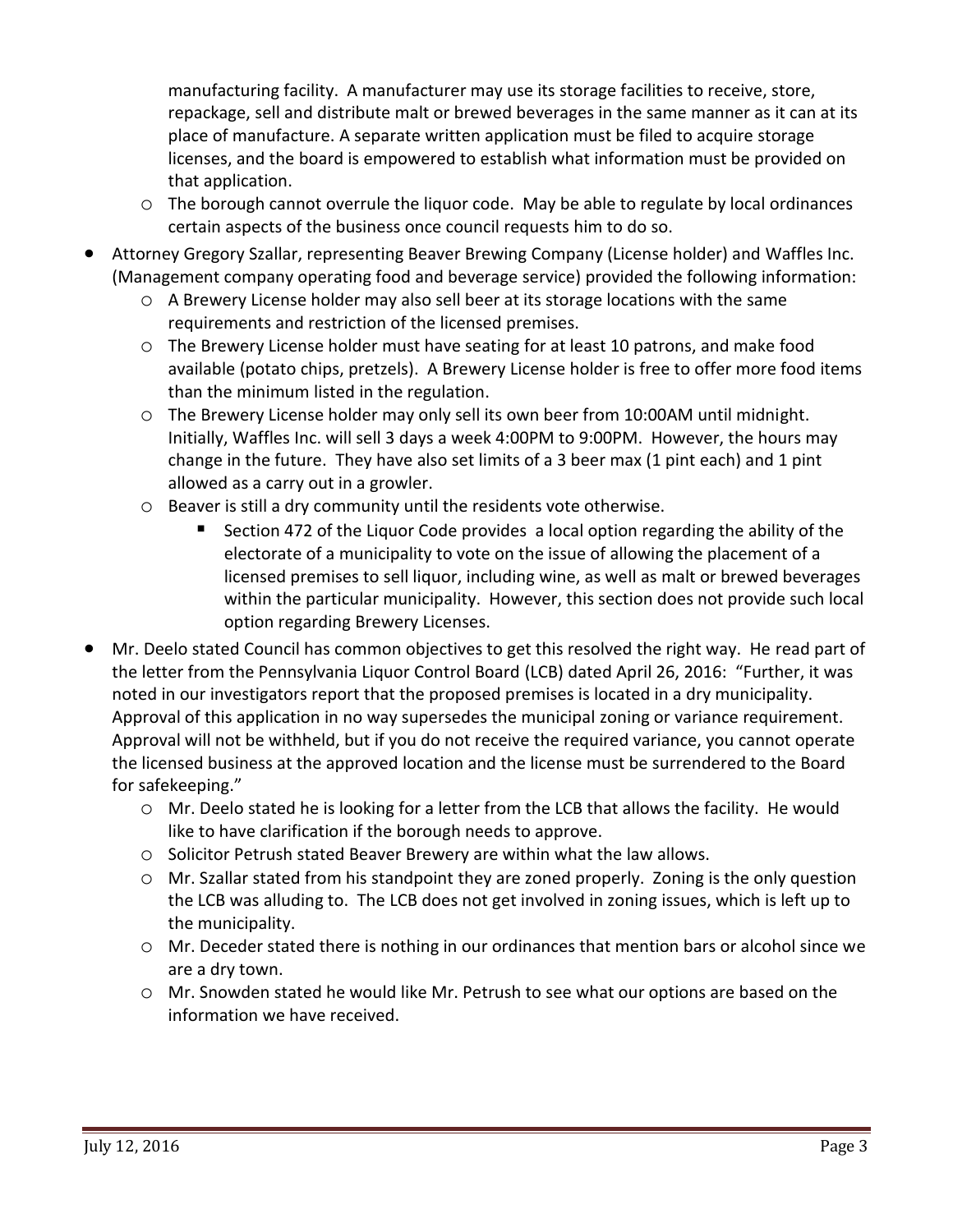# **Reports – Commissions**

**Council of Governments (COG) –** Reported by Mr. Deceder May 26, 2016 meeting minutes enclosed in council packet

### **Business District Authority –**

June 2016 meeting minutes enclosed in council packet

**Civil Service Commission –** No report

**Zoning Hearing Board –** No report

#### **Planning Commission –**

- June 20, 2016 draft meeting minutes and 2015 annual report enclosed in council packet
- Mr. Deelo stated the Comprehensive Plan has been reviewed by the County Planning Commission, the local school district and local communities. Council now needs to review and approve.

#### **Tree Commission –**

- May 23, 2016 meeting minutes enclosed in council packet
- Mr. Snowden stated there have been several complaints by residents regarding the Tree Commission. Questions what authority the commission has.
	- o Mr. Madgar, Mr. Deelo and Mr. Embaugh all stated the commission is an advisory only commission, they are not to enforce. Any problems are to be reported to the office. Other issues have been brought to the council's attention in which a resolution will be made by the next council meeting.

### **Code Enforcement Officer Report –** Reported by Mr. Sprecker

June 2016 report enclosed in council packet

### **Historic Architectural Review Board (HARB) –**

June 23, 2016 draft meeting minutes and draft of the Intergovernmental Agreement between The Commonwealth of Pennsylvania, Pennsylvania Historical and Museum Commission, State Historic Preservation Office and the Borough of Beaver enclosed in council packet.

### **Council Committee Reports**

**Public Safety –** Reported by Mr. Snowden June 21, 2016 meeting minutes enclosed in council packet

**Finance –** June meeting cancelled

#### **Highway –** Reported by Mr. McDermott

Reviewed the June 23, 2016 meeting minutes enclosed in council packet

### **General Government –**

Reviewed the June 28, 2016 meeting minutes enclosed in council packet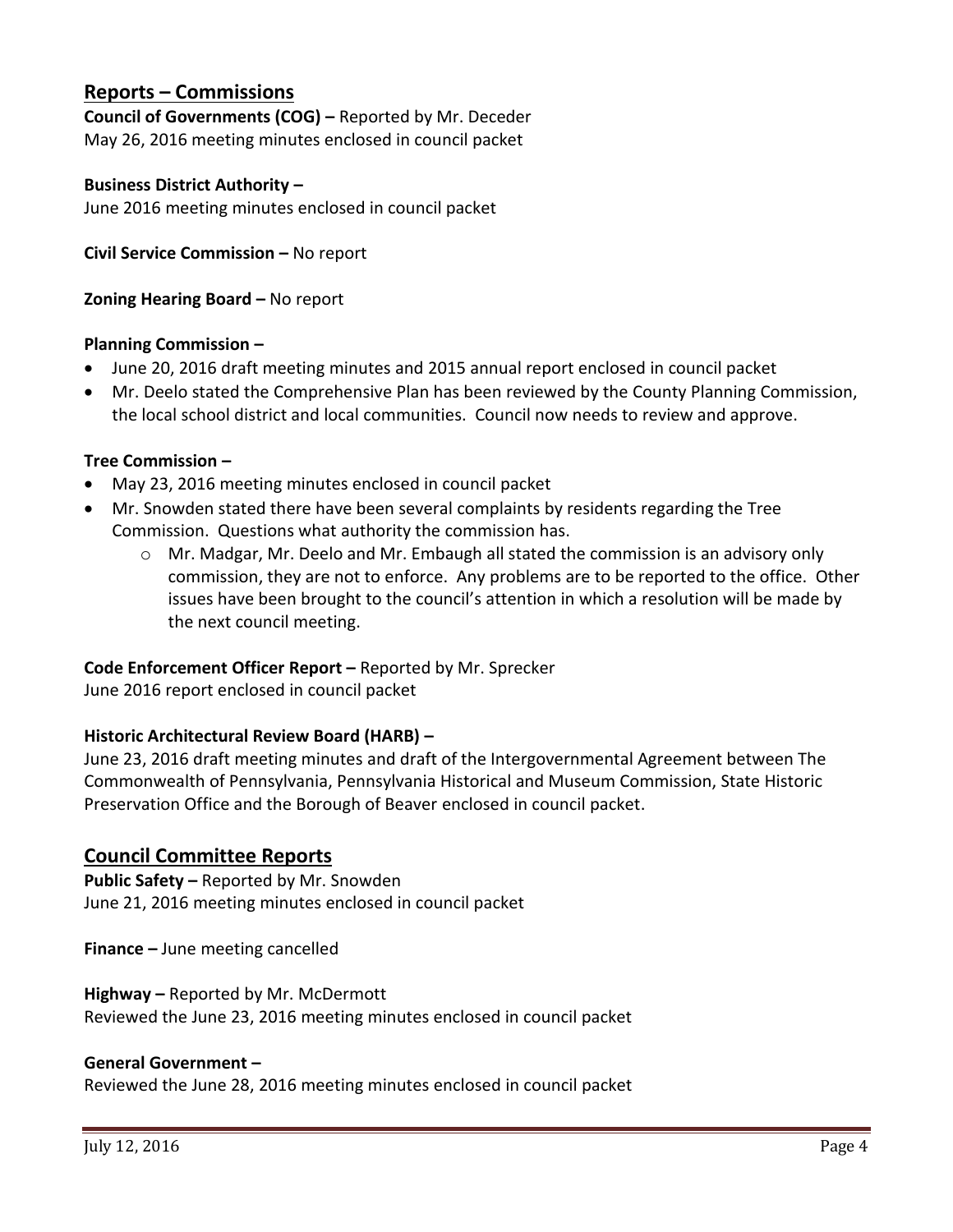**Code Enforcement –** Reported by Mr. Sebastian

- Reviewed the June 27, 2016 meeting minutes enclosed in council packet
- **Motion – Part-time Code Enforcement Officer** *Motion by Mr. Sebastian that Council hire George Lindemann as a part-time code enforcement officer at a rate of \$15.00 per hour effective July 13, 2016. Seconded by Mr. Snowden. Voice vote passed unanimously.*

**Recreation –** Reported by Mr. Embaugh

- Reviewed the July 5, 2016 meeting minutes enclosed in council packet
- Mr. Andres stated Community Day was a success and thanked everyone involved getting it organized including Jarrod Thomas, Cassie Brkich, borough employees, police and fire departments and Jim Christiana.

**Water & Sewer –** Reported by Mr. Sims Reviewed the June 15, 2016 meeting minutes enclosed in council packet

## **Reports**

**Manager's Report –** Reported by Chief Madgar Reviewed the June 2016 report enclosed in council packet

**President's Report –** No report

**Mayor Hamilton –** No report

**Police Chief Madgar –** No report

**Fire Department –** No report

**Emergency Management Coordinator - No report** 

**Borough Engineer and Water/Sewer Engineer – No report** 

### **Solicitor Petrush –**

Reviewing the "Alert" from Cohen Law regarding the permitting of mini-cell towers and will report back to council.

### **Old Business**

**Motion – Ordinance amending chapter 15 relating to Motor Vehicles and Traffic** *Motion by Mr. McDermott to approve the attached draft ordinance amending Chapter 15 of the Code of Ordinances, relating to Motor Vehicles and Traffic, regarding a change in parking on East End Avenue between Third Street and East Second Street. Seconded by Mr. Sebastian. Voice vote passed unanimously.*